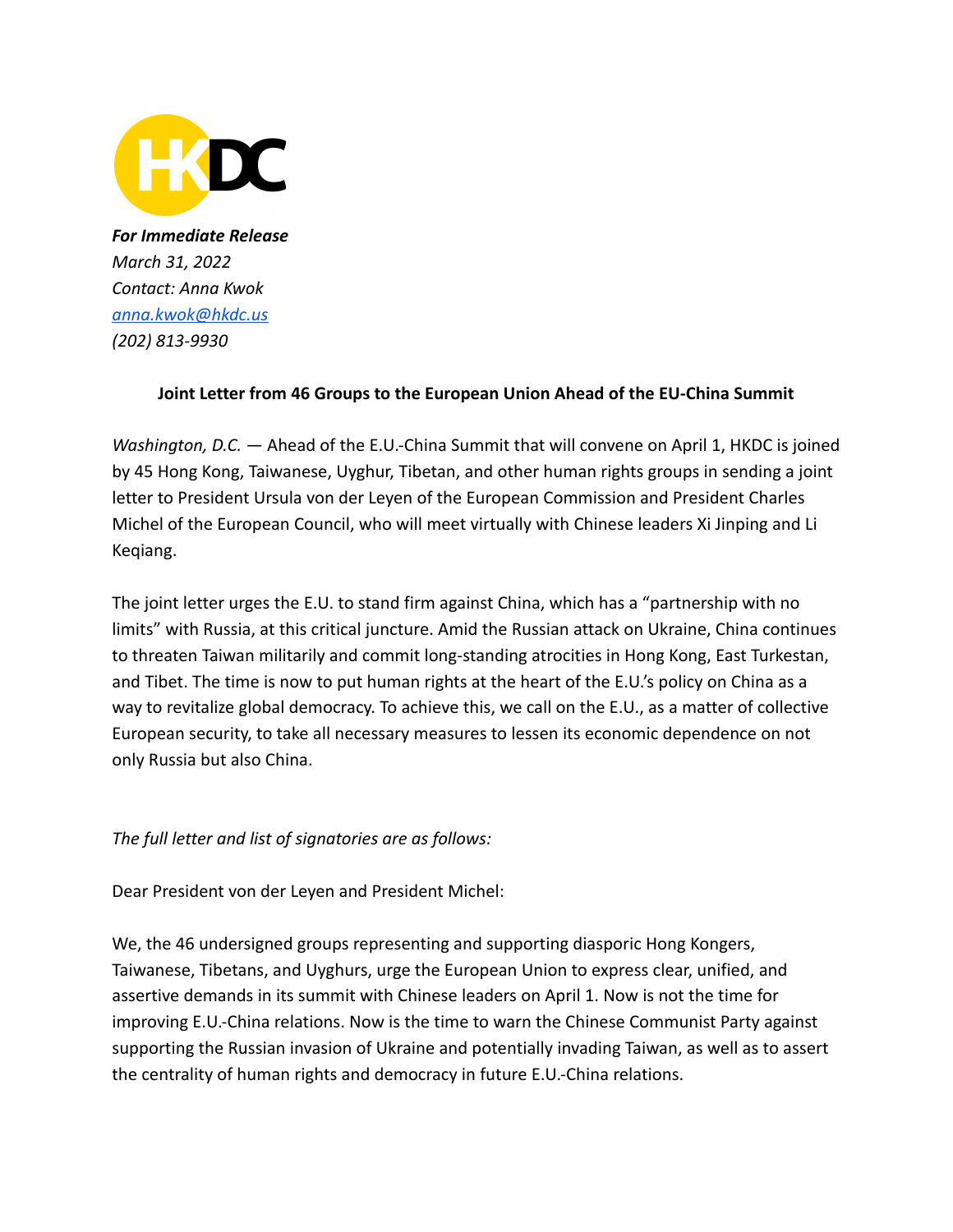The E.U. should make four demands to China and stress that improved relations will be contingent upon China fulfilling them. The demands are:

- 1) an acknowledgment that Russia is waging a war of aggression in Ukraine;
- 2) a promise to refrain from supporting the Russian invasion with military or economic aid;
- 3) a firm and clear undertaking that China will not invade Taiwan and will cease threatening Taiwan with invasion; and
- 4) a commitment to address, as a matter of urgency, the E.U.'s long-standing human rights concerns about Hong Kong, Tibet, and East Turkestan.

This summit takes place at a moment of great global tension with the potential for the spread of war. As a European country is being invaded, the E.U. is holding a summit with Russia's "partner with no limits"; the stakes are high in the global struggle between democracy and dictatorship. Since the invasion, China has followed Russia's lead in blaming NATO and refused to even use the word "invasion," let alone characterize Russia's attack as a war of aggression in clear contravention of the United Nations Charter. China has shielded, if not outright supported, Russia in international bodies such as the U.N. while making empty calls for a "diplomatic solution." As China attempts to pose as a responsible global player, the E.U. must tell China to use its substantial influence on Russia to get it to pull out of Ukraine.

This is also the right moment for the E.U. to seek a clear undertaking from China that it will not invade Taiwan and it will cease to threaten Taiwan with invasion. However the disagreement between China and Taiwan is to be resolved, Taiwan must not become the world's next Ukraine. The E.U. has a critical role to play in avoiding that undesirable outcome.

Further, at this time of global emergency, the E.U. must tell China that human rights and democracy will be central to E.U-.China relations going forward. While Ukraine will understandably be the summit's main focus, the E.U. must also condemn China's unjustifiable human rights violations waiting to be addressed, including the crackdown on Hong Kong and crimes against humanity in East Turkestan. It should also note that the recent self-immolation of the well-known Tibetan singer Tsewang Norbu in Lhasa indicates that China's brutal, long-standing occupation in Tibet has yet to be addressed. The E.U. must recognize that its 37 rounds of "human rights dialogues" with China have been ineffective and insufficient.

Finally, as a matter of European collective security, we call on the E.U. to take all necessary measures to lessen its economic dependence on not only Russia but China as well. Both counties are led by aggressively nationalistic dictatorships that despise the liberal values upon which European societies today are based, trading with such regimes will not liberalize their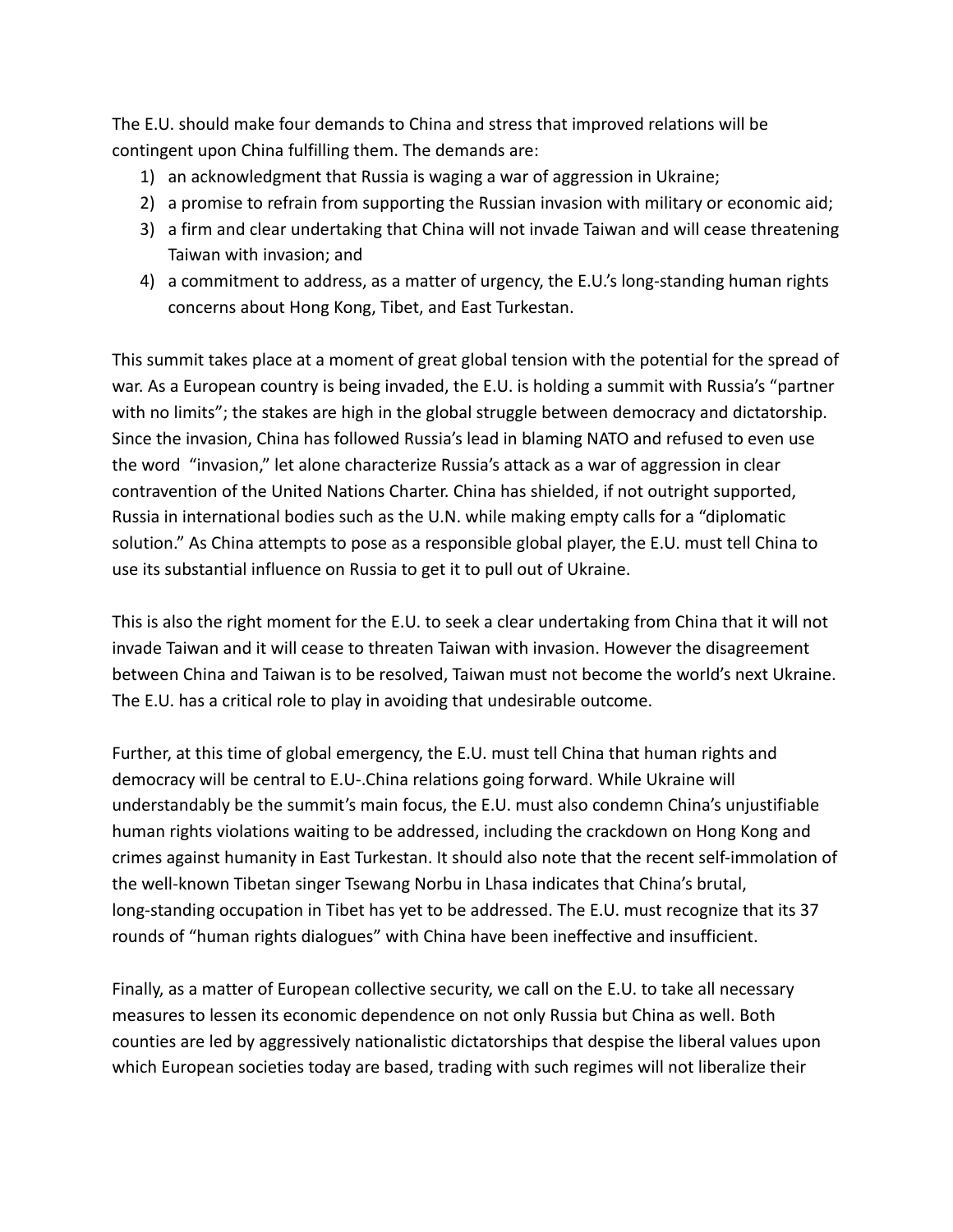politics. The E.U. must start taking proactive steps now to ensure that Beijing does not use trade relations as leverage over the E.U. in the future, and, in so doing, remake the world in its model.

Sincerely,

Adelaide - Stand with Hong Kong Arizona for Hong Kong Australia Hong Kong link Canada-Hong Kong Link China Against the Death Penalty Cornell Society for the Promotion of East Asian Liberty (SPEAL) DC4HK - Washingtonians Supporting Hong Kong Democracy for Hong Kong (D4HK) Germany Stands with Hong Kong Global Solidarity with Hong Kong - Chicago Hong Kong Committee in Norway Hong Kong Democracy Council (HKDC) Hong Kong Democracy Group Hong Kong Forum, Los Angeles Hong Kong International Alliance Brisbane Hong Kong Professional Network Hong Kong Social Action Movements in Boston Hong Kongers in San Diego Hong Kongers in San Francisco Bay Area Hongkongers in Britain Human Rights in China Humanitarian China Keep Taiwan Free Northern California Hong Kong Club 北加州香港會 Norwegian Uyghur Committee NSW Hongkongers NY4HK PDX 4 HK Philly4HK San Francisco Hong Kongers Students For a Free Tibet Fight for Freedom. Stand with Hong Kong. Taiwan Association for Human Rights